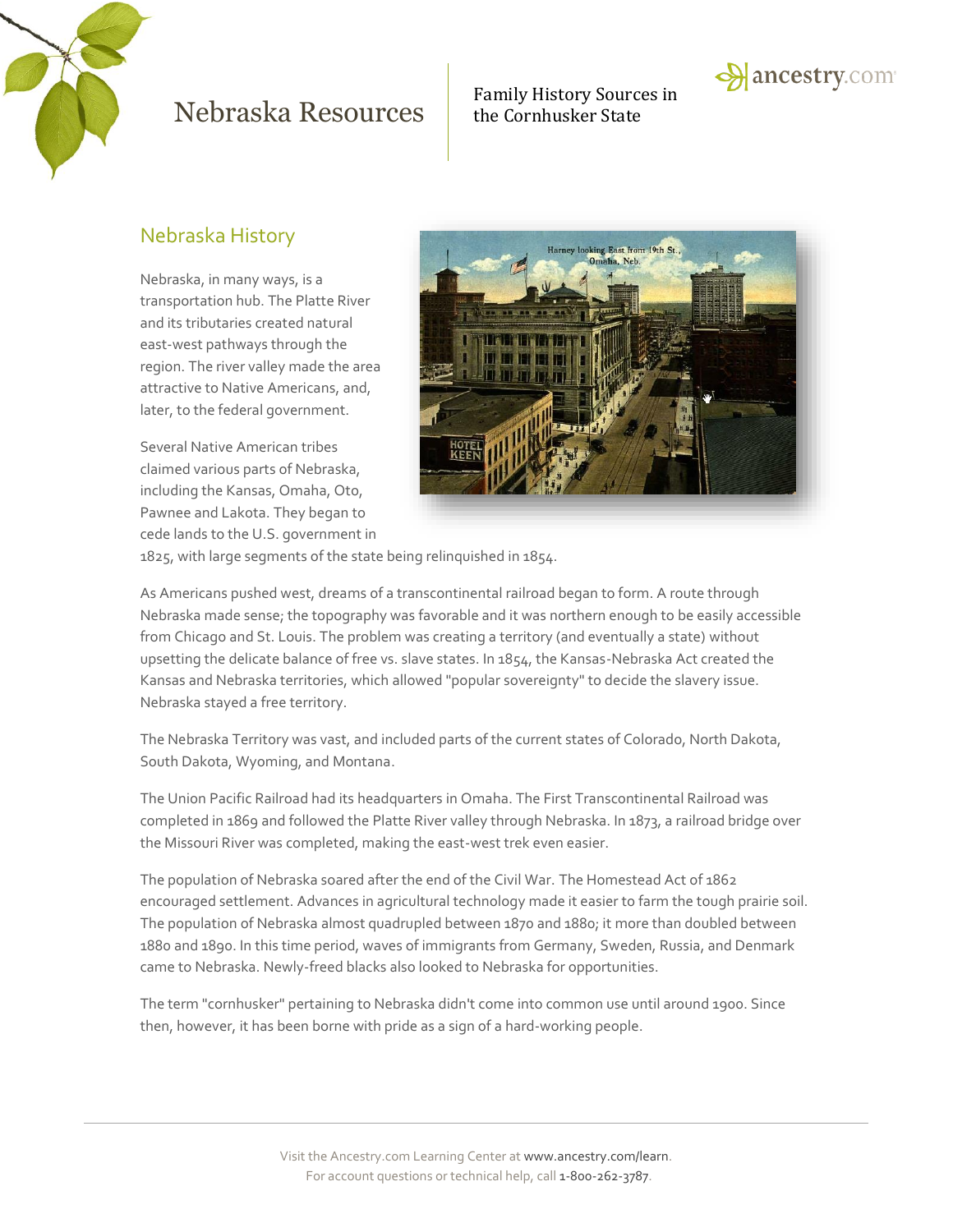

Family History Sources in



There are censuses of the Nebraska Territory for 1854, 1855, and 1856; indexes are available on Ancestry. Nebraska took a state census in 1885, which is also available on Ancestry. Many counties took their own censuses, often focusing on school-age children. Several of these have been published on Nebraska GenWeb and by various genealogical societies.

Nebraska is included in the surviving portion of the 1890 Special Schedule of Union Veterans and Widows.

### **Related Censuses Available on Ancestry.com:**

- [Nebraska, Compiled Census Index, 1854-1870](http://search.ancestry.com/search/db.aspx?dbid=3559) (includes indexes to the 1854, 1855 and 1856 territorial censuses and the 1870 federal census)
- [Nebraska, State Census Collection, 1860-1885](http://search.ancestry.com/search/db.aspx?dbid=1668) (includes the 1885 state census as well as several earlier county censuses, mainly for Cass and Lancaster counties. The collection description contains the full list of the censuses that are included.)
- [Selected U.S. Federal Census Non-Population Schedules, 1850-](http://search.ancestry.com/search/db.aspx?dbid=1276) [1880](http://search.ancestry.com/search/db.aspx?dbid=1276) (includes the agriculture, industry, and social statistics schedule)
- U.S. Federal Census [1880 Schedules of Defective, Dependent,](http://search.ancestry.com/search/db.aspx?dbid=1634)  [and Delinquent Classes](http://search.ancestry.com/search/db.aspx?dbid=1634)
- [U.S. Federal Census Mortality Schedules, 1850-1885](http://search.ancestry.com/search/db.aspx?dbid=8756) (includes 1860, 1870, 1880 and 1885 Nebraska schedules)
- [1890 Veterans Schedules](http://search.ancestry.com/search/db.aspx?dbid=8667)

## Significant Dates (through 1970)

**ca. 1600** – Native Americans returned to the Nebraska area after more than a century away; it is believed they were originally driven off the land due to drought.

**1714** - Étienne de Veniard, Sieur de Bourgmont became the first European to reach the mouth of the Platte River.

**1720** - Pedro de Villasur led an expedition through Nebraska on behalf of the Spanish government based in New Mexico. Pawnee and French traders massacred the expedition.

**Early 1800s** – Fur trade between Native Americans, Americans and Europeans increased.

**1803** – Present-day Nebraska was acquired as part of the Louisiana Purchase.

| <b>Population</b> |           |
|-------------------|-----------|
| 1860              | 28,841    |
| 1870              | 122,993   |
| 1880              | 452,402   |
| 1890              | 1,062,656 |
| 1900              | 1,066,300 |
| 1910              | 1,192,214 |
| 1920              | 1,296,372 |
| 1930              | 1,377,963 |
| 1940              | 1,315,834 |
| 1950              | 1,325,510 |
| 1960              | 1,411,330 |
| 1970              | 1,483,493 |
|                   |           |

 $\rightarrow$  ancestry.com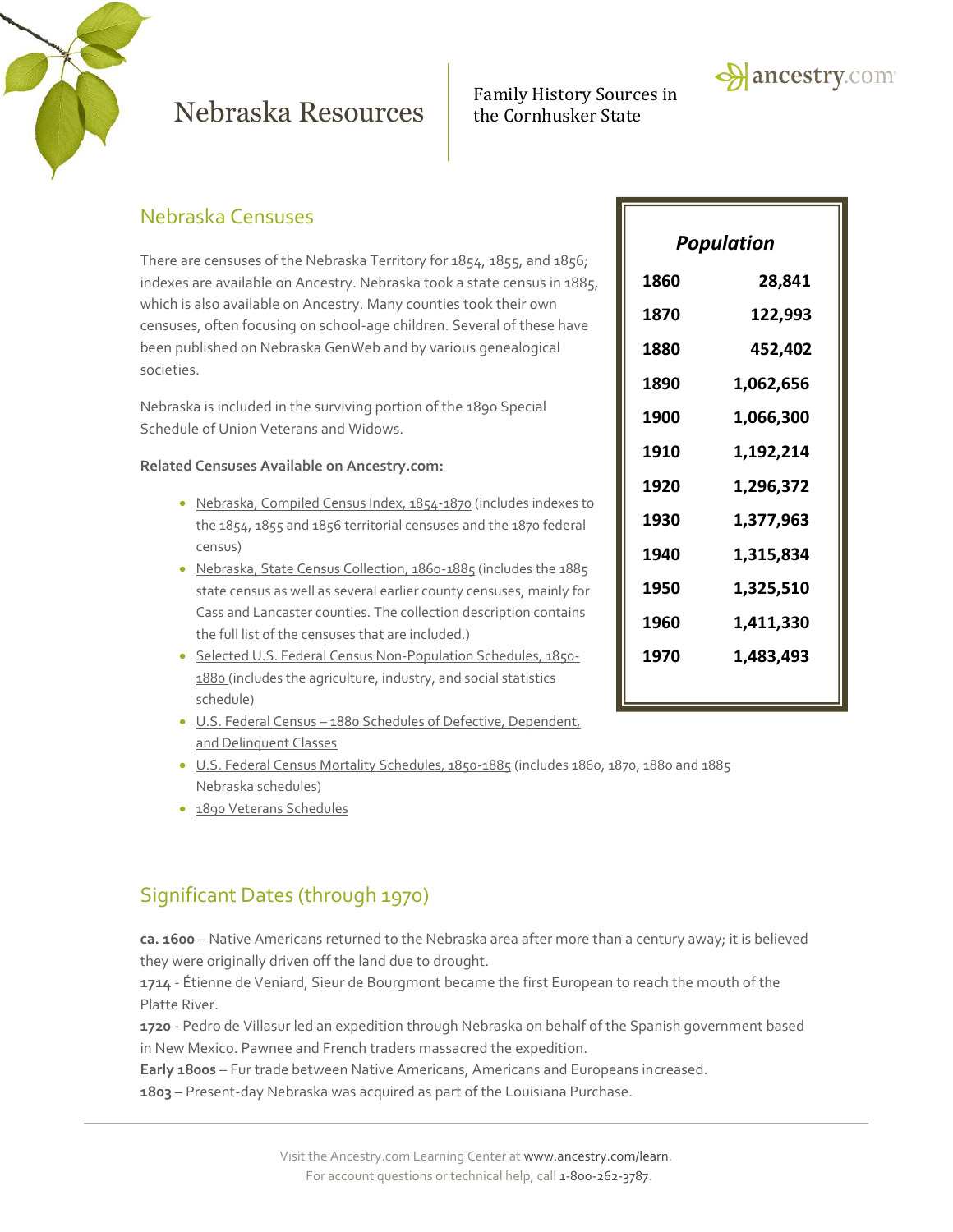



- **1814** Manuel Lisa established a trading post north of Omaha.
- **1819** United States established Fort Atkinson.
- **1835** Moses and Eliza Wilcox Merrill, Baptist missionaries, built a mission near Bellevue.
- **1838** Catholic priest Father Pierre Jean DeSmet arrived in Nebraska; he traveled extensively through Nebraska and the Great Plains.

**1846** – Construction stated on Fort Kearney at Table Creek. Due to its distance from the route most westward migrants were taking, Fort Kearney was relocated to Platte in 1848.

- **1854**  Nebraska Territory was created as part of the Kansas-Nebraska Act.
- **1854** Treaties with the Omaha, Oto and Missouri tribes opened eastern Nebraska to white settlement.
- **1855** Sally Bayne settled in Omaha; she is believed to be the first free black to settle in the state.
- **1857** The Pawnee ceded their land between the Platte River and the South Dakota border.
- **1862** The Homestead Act of 1862 encouraged settlement in the Great Plains.
- **1862** The Union Pacific Railroad was incorporated, with its headquarters in Omaha.
- **1867 –** Nebraska became a state on 1 March.
- **1869** The University of Nebraska was chartered. It is the state's oldest university.

**1872** – Nebraska Governor J. Sterling Morton declared the first Arbor Day; more than 1 million trees were planted in Nebraska.

**1873** – The Battle of Massacre Canyon on 5 August was the last major battle between the Sioux and Pawnee.

- **1875** The Lakota tribe ceded their land north of the North Platte River.
- **1884** The Indian Industrial School at Genoa opened. It was in operation until 1934.
- **1904** Birth and death records began.
- **1909** Statewide marriage registration began.
- **1917** Nebraska women were granted limited voting rights.
- **1919** Race riots in Omaha result in the deaths of several, including the lynching of Will Brown.
- **1943** First group of German POWs arrived at Fort Robinson.
- **1948** Offutt Air Force Base became the headquarters of the Strategic Air Command.

### Nebraska Vital Records

Nebraska began keeping civil birth and death records on the state level in 1904. With a few exceptions, such as the city of Omaha, births and deaths were not recorded on the county level. Counties recorded marriages; the records date back to the creation of that individual county. Statewide marriage registration began in 1909.

#### **Nebraska Vital Records on Ancestry.com**

- [Nebraska Marriages, 1856-1898](http://search.ancestry.com/search/db.aspx?dbid=7871)
- [Web: Nebraska, Find A Grave Index, 1854-2012](http://search.ancestry.com/search/db.aspx?dbid=70616)